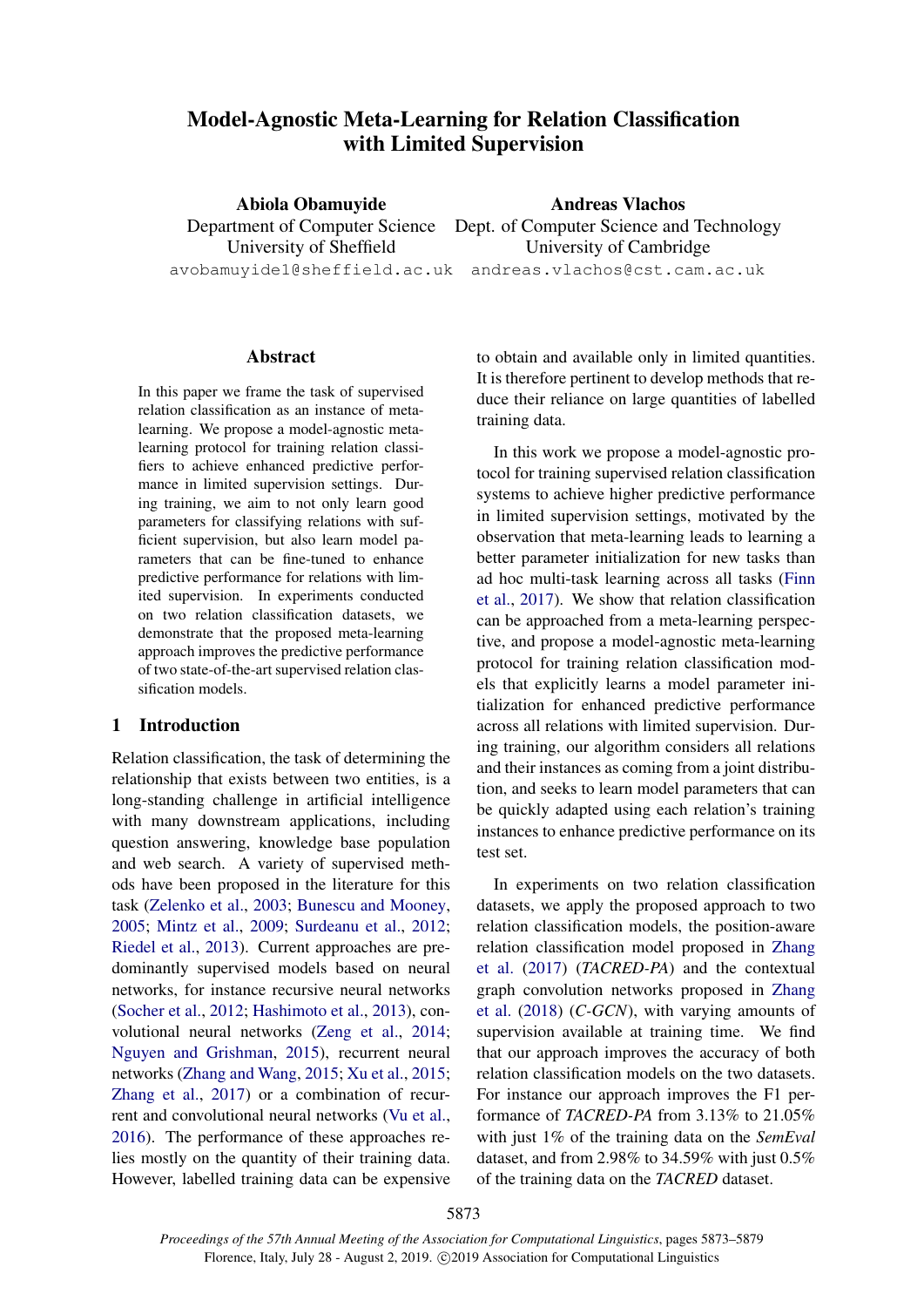#### 2 Background

Meta-learning, sometimes referred to as *learning to learn* [\(Thrun and Pratt,](#page-5-7) [1998\)](#page-5-7), aims to develop models and algorithms which are able to exploit background knowledge to adaptively improve their learning process with experience. A number of meta-learning approaches have been proposed, and broadly fall into the following lines of work: learning how to update model parameters from background knowledge (for instance, [Andrychowicz et al.](#page-4-2) [2016;](#page-4-2) [Ravi and Larochelle](#page-5-8) [2017\)](#page-5-8), specific model architectures for learning with limited supervision (for instance, [Vinyals](#page-5-9) [et al.](#page-5-9) [2016;](#page-5-9) [Snell et al.](#page-5-10) [2017\)](#page-5-10), and model-agnostic methods for learning a good parameter initialization for learning with limited supervision (for instance, [Finn et al.](#page-4-1) [2017;](#page-4-1) [Nichol et al.](#page-5-11) [2018\)](#page-5-11).

We next give a brief overview of the modelagnostic methods for meta-learning, which learn a good parameter initialization for target tasks from a set of source tasks, as proposed in [Finn et al.](#page-4-1) [\(2017\)](#page-4-1) and [Nichol et al.](#page-5-11) [\(2018\)](#page-5-11). These algorithms work by training a meta-model on the set of source tasks, such that the meta-model provides a good parameter initialization for target tasks which are taken from the same distribution as the source tasks. At test time, such an initialization can be fine-tuned with a limited number of gradient steps using a limited amount of training examples from the target tasks, in order to achieve good performance on the target tasks.

In formal terms, let  $p(\mathcal{T})$  be the distribution over tasks and  $f_{\theta}$  be the function learned by a neural model parametrized by  $\theta$ . During adaptation to each task  $\mathcal{T}_i$  sampled from  $p(\mathcal{T})$ , the model parameters  $\theta$  are updated to task-specific parameters  $\theta_i'$ . For a single gradient step, for instance, this update can be carried out as:

$$
\theta_i' = \theta - \alpha \nabla_{\theta} \mathcal{L}_{\mathcal{T}_i}(f_{\theta}) \tag{1}
$$

where  $\mathcal{L}_{\mathcal{T}_i}$  is the loss on task  $\mathcal{T}_i$  and  $\alpha$  is the step size hyperparameter.

The model parameters  $\theta$  are trained to optimize the performance of  $f_{\theta_i}$ , after taking a number of gradient steps with limited example instances from tasks sampled from  $p(\mathcal{T})$ . This is can be achieved by utilizing the meta-objective:

$$
\min_{\theta} \sum_{\mathcal{T}_i \sim p(\mathcal{T})} \mathcal{L}_{\mathcal{T}_i}(f_{\theta'_i}) = \sum_{\mathcal{T}_i \sim p(\mathcal{T})} \mathcal{L}_{\mathcal{T}_i}(f_{\theta - \alpha \nabla_{\theta} \mathcal{L}_{\mathcal{T}_i}(f_{\theta})})
$$
\n(2)

The optimization of the meta-objective is performed across tasks using *SGD*, by making updates to  $\theta$ :

$$
\theta \leftarrow \theta - \epsilon \nabla_{\theta} \sum_{\mathcal{T}_i \sim p(\mathcal{T})} \mathcal{L}_{\mathcal{T}_i}(f_{\theta_i'}) \tag{3}
$$

where  $\epsilon$  is the meta step size parameter.

Intuitively, the meta-objective explicitly encourages the model to learn model parameters that can be quickly adapted to achieve optimum predictive performance across all tasks with as few gradient descent steps as possible.

A number of approaches have been proposed for extracting relations with zero or few supervision instances. For the problem of zero-shot ex-traction of relations, Rocktäschel et al. [\(2015\)](#page-5-12); [De](#page-4-3)[meester et al.](#page-4-3) [\(2016\)](#page-4-3) proposed the use of logic rules, [Levy et al.](#page-5-13) [\(2017\)](#page-5-13) proposed to address the problem by formulating it as a reading comprehension challenge, while [Obamuyide and Vlachos](#page-5-14) [\(2018\)](#page-5-14) proposed to address it as a textual entailment challenge.

In this work we address the case where a limited number of supervision instances is available for all relations. In previous work, [Obamuyide and](#page-5-15) [Vlachos](#page-5-15) [\(2017\)](#page-5-15) explored the use of a Factorization Machine [\(Rendle,](#page-5-16) [2010\)](#page-5-16) framework for extracting relations with limited supervision instances. Here we instead propose an approach which is generally applicable to gradient-optimized relation extraction models. [Han et al.](#page-5-17) [\(2018\)](#page-5-17) proposed a dataset and evaluation setup for few-shot relation classification which assumes access to full supervision for training relations (specifically 700 instances per relation). In contrast, we address a different setting in which only limited supervision is available for all relations. In addition, the setup in [Han](#page-5-17) [et al.](#page-5-17) [\(2018\)](#page-5-17) requires a model architecture *specific* to few-shot learning based on distance metric learning. On the other hand, our approach has the advantage that it applies to any gradient-optimized relation classification model.

# 3 Model-Agnostic Meta-Learning for Relation Classification

<span id="page-1-0"></span>If we consider each relation  $\mathcal{R}_i$  as a task, then one approach to supervised relation classification with limited supervision is to train a multi-class classifier for all relations in a multi-task fashion. For all relations  $\mathcal{R}_i$  from a distribution  $p(\mathcal{R})$ , this approach directly optimizes for the following objec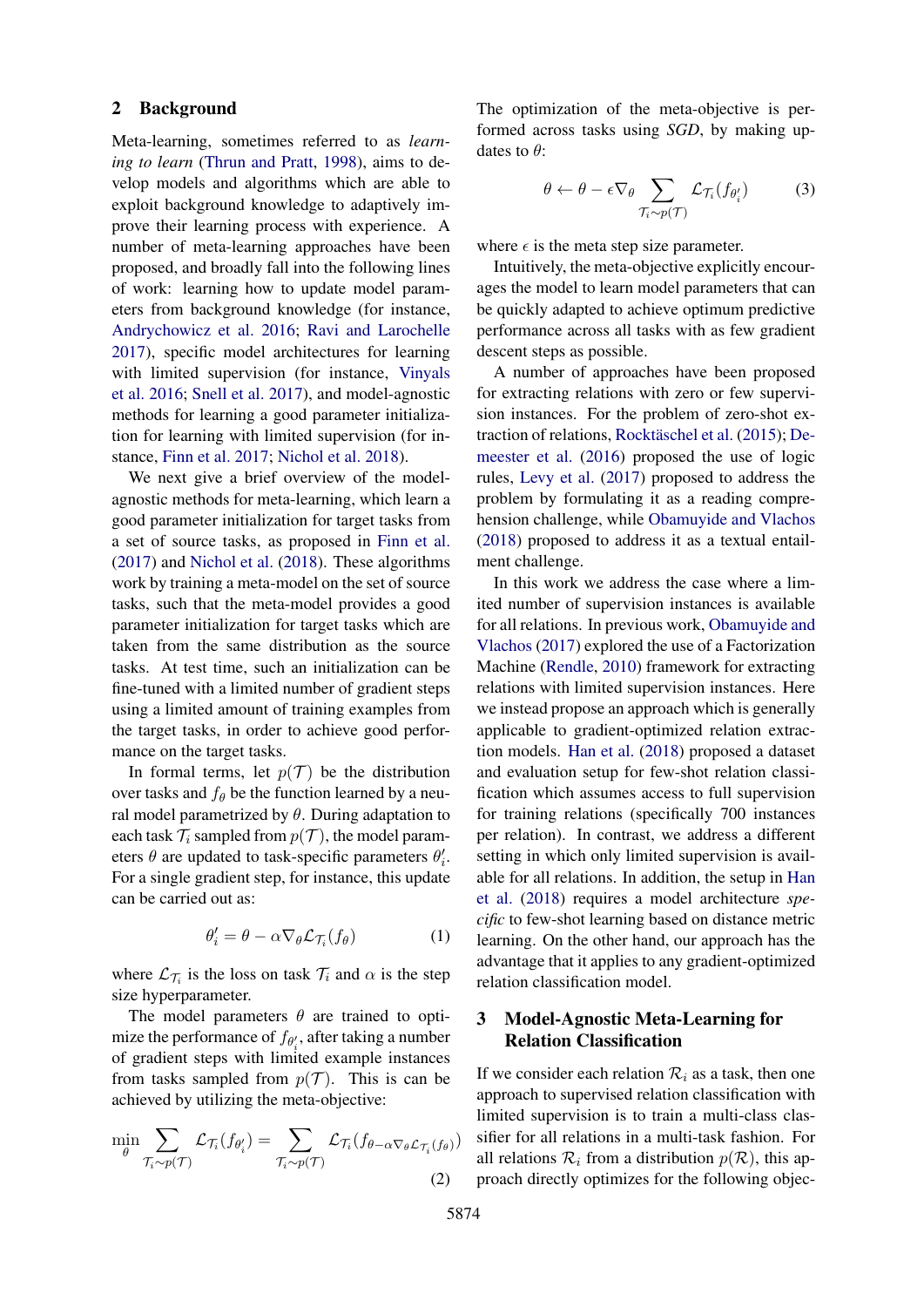tive:

$$
\theta^* = \min_{\theta} \sum_{\mathcal{R}_i \sim p(\mathcal{R})} \mathcal{L}_{\mathcal{R}_i}(f_{\theta}) \tag{4}
$$

where  $\mathcal{L}_{\mathcal{R}_i}$  is the loss on relation  $\mathcal{R}_i$ . This assumes that joint training on all relations would naturally result in the optimal model parameters  $\theta^*$ with good predictive performance for all relations. This is however not necessarily the case, especially for relations with limited training instances from which the model can learn to generalize.

We propose to instead utilize meta-learning to explicitly encourage the model to learn a good joint parameter initialization for all relations, which can then be fine-tuned with limited supervision from each relation's training instances to achieve good performance on its test set. Such parameters would be especially beneficial for enhancing performance on relations with limited training instances.

Observe though that directly optimizing Equation [2](#page-1-0) requires computing second order derivatives over the parameters, which can be computationally expensive. Thus, we follow [Nichol](#page-5-11) [et al.](#page-5-11) [\(2018\)](#page-5-11) by approximating the meta-objective in Equation [2](#page-1-0) with the training Algorithm in [1.](#page-2-0)

## <span id="page-2-0"></span>Algorithm 1 Meta-Learning Relation Classification (*MLRC*)

| <b>Require:</b> distribution over relations $p(\mathcal{R})$<br><b>Require:</b> relation classification function $f_{\theta}$ |  |  |  |  |
|-------------------------------------------------------------------------------------------------------------------------------|--|--|--|--|
| <b>Require:</b> gradient-based optimization algorithm (e.g. <i>SGD</i> )                                                      |  |  |  |  |
| <b>Require:</b> step size $\epsilon$ , learning rate $\alpha$                                                                 |  |  |  |  |
| 1: randomly initialize $\theta$                                                                                               |  |  |  |  |
| 2: while not done $d\mathbf{o}$                                                                                               |  |  |  |  |
| Sample batch of B relations $\mathcal{R}_i \sim p(\mathcal{R})$<br>3:                                                         |  |  |  |  |
| 4:<br>for all $\mathcal{R}_i$ do                                                                                              |  |  |  |  |
| Sample train instances $\mathcal{D} = \{x^{(j)}, y^{(j)}\}$ from $\mathcal{R}_i$<br>5:                                        |  |  |  |  |
| 6:<br>Evaluate $\nabla_{\theta} \mathcal{L}_{\mathcal{R}_{i}}(f_{\theta})$ using $\mathcal{D}$                                |  |  |  |  |
| 7:<br>Compute adapted parameters:                                                                                             |  |  |  |  |
| $\theta_i' = SGD(\theta_i, \nabla_{\theta} \mathcal{L}_{\mathcal{R},i}(f_{\theta}), \alpha)$                                  |  |  |  |  |
| end for<br>8:                                                                                                                 |  |  |  |  |
| 9:<br>Compute update of meta-parameters:                                                                                      |  |  |  |  |
| $i = \mathcal{B}$<br>$\theta = \theta - \epsilon \frac{1}{\mathcal{B}} \sum (\theta'_i - \theta)$<br>$i=1$                    |  |  |  |  |
| $10:$ end while                                                                                                               |  |  |  |  |
| 11: Fine-tune $f_{\theta}$ with standard supervised learning.                                                                 |  |  |  |  |

Subsequently we refer to our overall training procedure as summarized in Algorithm [1](#page-2-0) as Metalearning Relation Classification (*MLRC*). We assume access to  $f_{\theta}$  (learner model), which is a relation classification model parameterized by  $\theta$  and a distribution over relations  $p(R)$ . The algorithm consists of the meta-learning phase (lines 1-10), followed by the supervised learning phase (line

11) which fine-tunes the meta-learned parameters, both carried out on a relation classification model using the same data for both stages.

In the first phase of learning, each iteration in our approach starts by sampling a batch of relations from  $p(R)$  (line 3). Then for each relation we sample a batch of supervision instances  $D$  from its training set (line 5). We then obtain the adapted model parameters  $\theta_i'$  on this relation by first computing the gradient of the training loss on the sampled relation instances (line 6) and backpropagating the gradients with a gradient-based optimization algorithm such as *SGD* or *Adagrad* [\(Duchi](#page-4-4) [et al.,](#page-4-4) [2011\)](#page-4-4) (line 7). At the end of the learning iteration, the adapted parameters on each sampled relation in the batch are averaged, and an update is made on the model parameters  $\theta$  (line 9).

In the second phase of learning, we first initialize the model parameters with that learned during meta-training. We then proceed to fine-tune the model parameters with standard supervised learning by taking a number of gradient descent steps using the same randomly sampled batches of supervision instances from the relations' training set as was used during meta-learning (line 11).

## 4 Experiments

### 4.1 Relation Classification Models

We adopt as the learner model  $(f_\theta)$  two recent supervised relation classification models, the position-aware model of [Zhang et al.](#page-6-4) [\(2017\)](#page-6-4) (*TACRED-PA*) and the contextual graph convolution networks proposed in [Zhang et al.](#page-6-5) [\(2018\)](#page-6-5) (*C-GCN*), both of which are multi-class models with parameters optimized via stochastic gradient descent.

## 4.2 Setup

We conduct experiments in a limited supervision setting, where we provide all models with the same fraction of randomly sampled supervision instances during training. Further, for each experiment the supervision instances within each fraction is exactly the same across all models. We report results for each experiment by taking the average over ten (10) different runs.

#### 4.3 Datasets

We evaluate our approach on the SemEval-2010 Task 8 relation classification dataset [\(Hendrickx](#page-5-18) [et al.,](#page-5-18) [2009\)](#page-5-18) (*SemEval*), and on the recent, more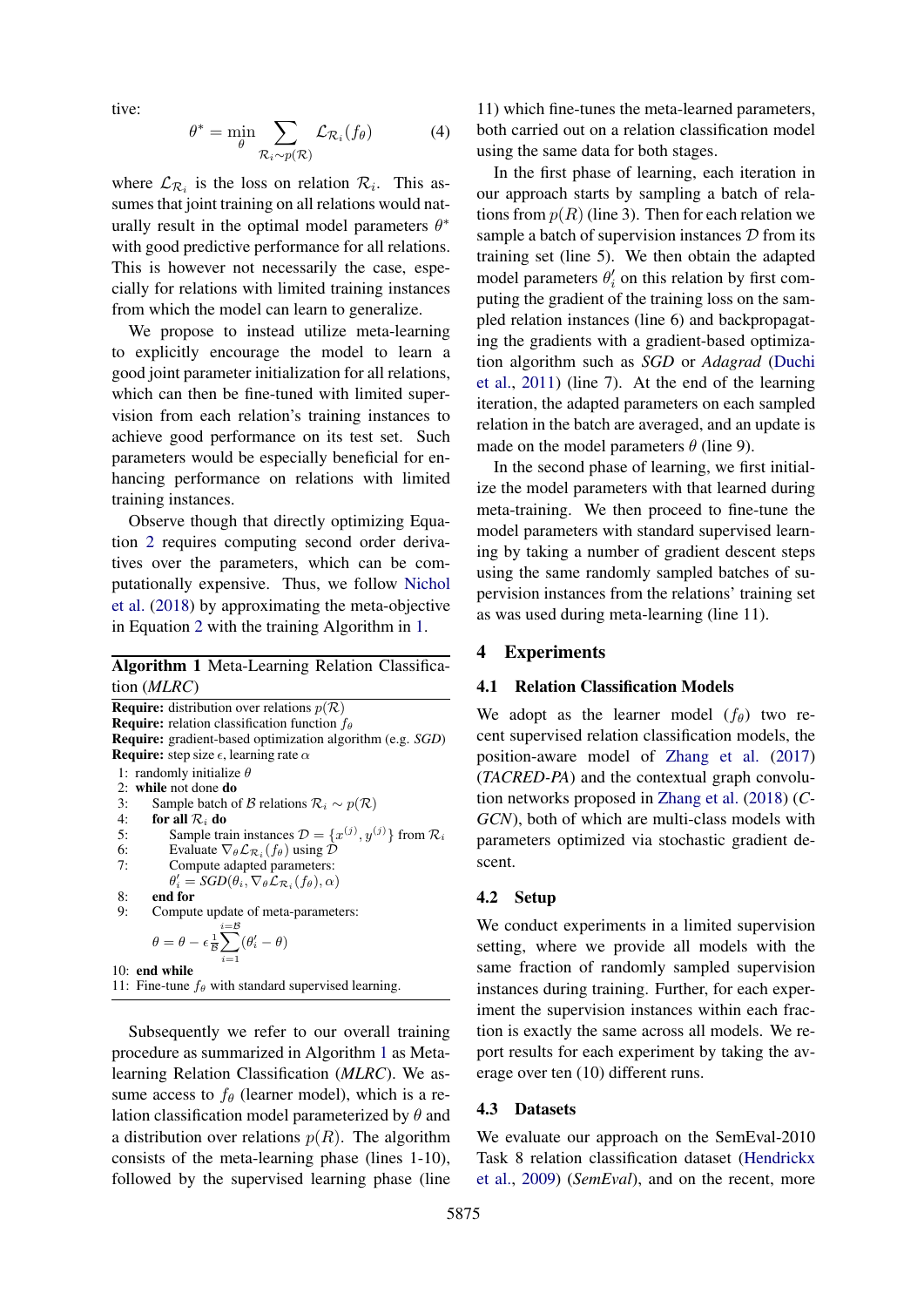

Figure 1: Results obtained using *TACRED-PA* as the learner model on (a) *SemEval*, and (b) *TACRED* datasets

challenging TACRED dataset [\(Zhang et al.,](#page-6-4) [2017\)](#page-6-4) (*TACRED*). The *SemEval* dataset has a total of 8000 training and 2717 testing instances respectively. For experiments the training set is split into two, and we use 7500 instances for training and 500 instances for development. For *TACRED*, we use the standard training, development and testing splits as provided by [Zhang et al.](#page-6-4) [\(2017\)](#page-6-4).

## 4.4 Experimental Details and Hyperparameters

We initialize word embeddings with Glove vectors [\(Pennington et al.,](#page-5-19) [2014\)](#page-5-19) and did not fine-tune them during training. Model training and parameter tuning are carried out on the training and development splits of each dataset, and final results reported on the test set.

We ensure all models have access to the same data. For model *MLRC*, for each fraction, we train for 150 meta-learning iterations on *TACRED* dataset and 1000 meta-iterations on the *SemEval* dataset using that fraction of data. We then finetune with standard supervised learning using exactly the same data as was used during metalearning.

For both relation classification models, that is *TACRED-PA* and *C-GCN*, we use the same hyper-



Figure 2: Results obtained using *C-CGN* as the learner model on (a) *SemEval*, and (b) *TACRED* datasets

parameters as in [Zhang et al.](#page-6-4) [\(2017\)](#page-6-4) and [Zhang](#page-6-5) [et al.](#page-6-5) [\(2018\)](#page-6-5) respectively.

<span id="page-3-0"></span>

| Relation                  | #  | $F1(\%)$ |             |
|---------------------------|----|----------|-------------|
|                           |    | TC-PA    | <b>MLRC</b> |
| <b>Instrument-Agency</b>  | 3  | 0        | 8.44        |
| Content-Container         | 4  | 0.93     | 30.9        |
| Member-Collection         | 5  | 3.04     | 24.19       |
| <b>Entity-Destination</b> | 7  | 14.33    | 35.36       |
| Entity-Origin             | 7  | 2.85     | 24.62       |
| Message-Topic             | 7  | 0.8      | 12.32       |
| Component-Whole           | 8  | 2.68     | 14.87       |
| Product-Producer          | 9  | 0.68     | 10.29       |
| Cause-Effect              | 11 | 2.93     | 28.52       |
| Average                   |    | 3.13     | 21.05       |

Table 1: Results with 1% training data on *SemEval*. The # column is the number of instances of each relation during training, and TC-PA denotes the *TACRED-PA* model (trained without meta-learning), while *MLRC* denotes the same model trained with our approach.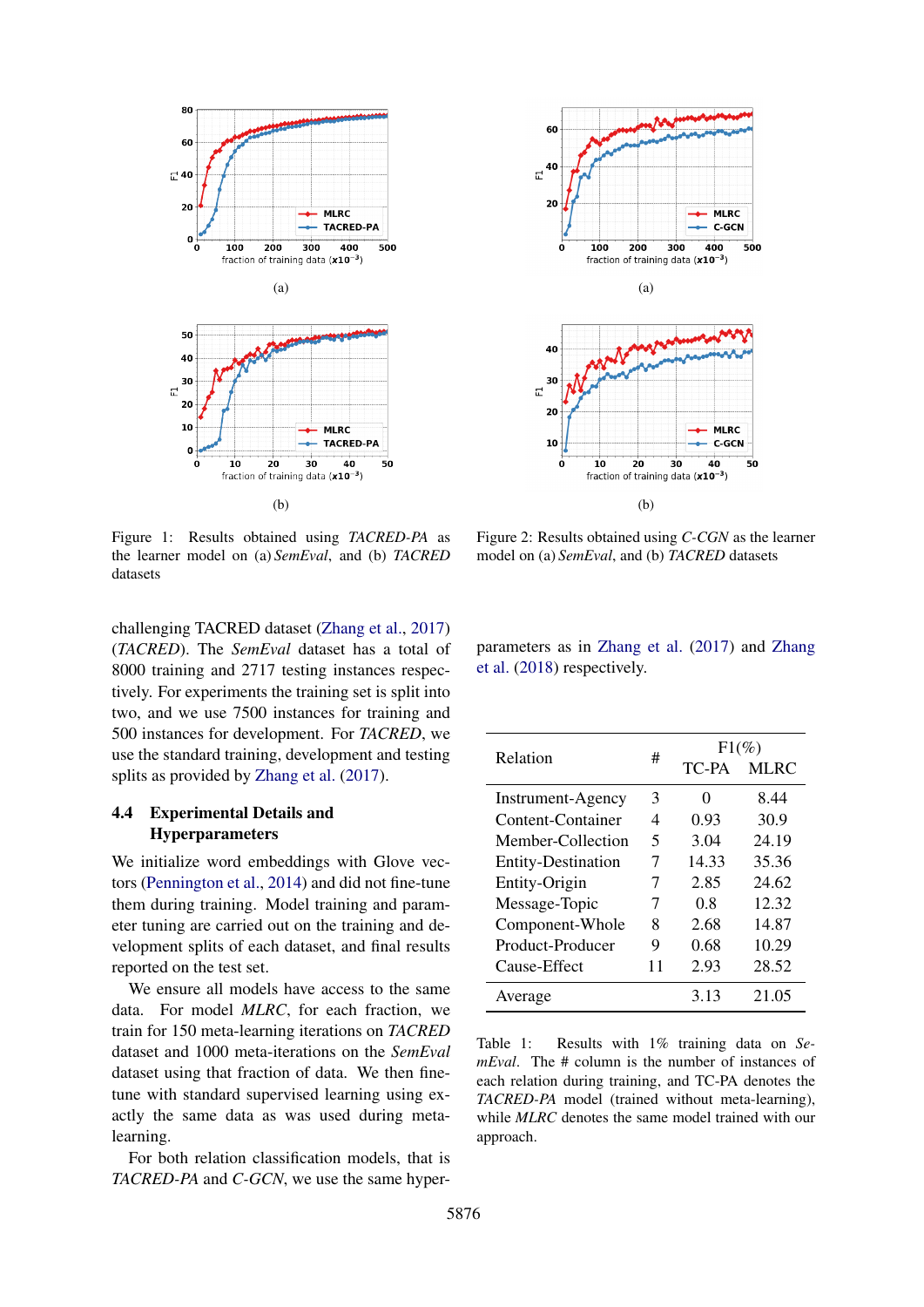#### 4.5 Evaluation Metrics

For the *TACRED* dataset, we follow [Zhang et al.](#page-6-4)  $(2017)$  and report micro-averaged F[1](#page-4-5) scores<sup>1</sup>. For the *SemEval* dataset, we report the official measure, which is the F1 score macro-averaged across relations.[2](#page-4-6)

## 4.6 Results and Discussion

The results obtained on the *SemEval* and *TACRED* datasets using *TACRED-PA* as the learner model  $(f_{\theta})$  are shown in Figures 1(a) and 1(b) respectively. We find that on both datasets, our approach improves performance as more supervision becomes available, with the largest gains obtained at the early stage when very limited supervision is available. For instance on *SemEval*, given just 1% of the training set (first datapoint in Figure 1(a)), our approach improves the F1 performance of *TACRED-PA* from 3.13% to 21.05%, representing an absolute increase of 17.92%. Table [1](#page-3-0) gives a further breakdown of the F1 scores of individual relations when both approaches are given access to 1% of the training set. We observe that *MLRC* considerably improves the performance of *TACRED-PA* on relations with the least number of training instances, likely by leveraging background knowledge from relations with more training instances. On the *TACRED* dataset, *MLRC* improves the performance of *TACRED-PA* from 2.98% to 34.59% with just 0.5% of the training data (fifth datapoint in Figure 1(b)), which is an absolute increase of 31.61%.

A similar trend is observed using *C-GCN* as the learner model on both datasets, as presented in Figures 2(a) and 2(b). For instance on *SemEval*, we improve the F1 performance of *C-GCN* from 3.38% to 17.14% using just 1% of the training data (first datapoint in Figure  $2(a)$ ). Similarly on *TACRED*, the performance of *C-GCN* is improved from 7.59% to 23.18% (first datapoint in Figure 2(b)) by using 0.1% of its training set.

Further, we find that the proposed approach does not adversely affect performance when full supervision is available during training. For instance, when given full supervision on the *TA-CRED* dataset, while *TACRED-PA* obtains an F1 score of 65.1%, its performance is improved to 65.2% by using our approach, demonstrating that the proposed approach does not adversely affect performance when provided full supervision during training.

# 5 Conclusion and Future Work

We show that the performance of supervised relation classification models can be improved, even with limited supervision at training time, by framing relation classification as an instance of metalearning, and proposed a model-agnostic learning protocol for training relation classifiers with enhanced predictive performance in limited supervision settings. In future work, we want to extend this approach to other natural language processing tasks.

## Acknowledgements

The authors acknowledge support from the EU H2020 SUMMA project (grant agreement number 688139). We are grateful to Yuhao Zhang for sharing his data with us.

## References

- <span id="page-4-2"></span>Marcin Andrychowicz, Misha Denil, Sergio Gomez, Matthew W Hoffman, David Pfau, Tom Schaul, Brendan Shillingford, and Nando De Freitas. 2016. Learning to learn by gradient descent by gradient descent. In *Advances in Neural Information Processing Systems*, pages 3981–3989.
- <span id="page-4-0"></span>Razvan Bunescu and Raymond J Mooney. 2005. A shortest path dependency kernel for relation extraction. *Proceedings of the Human Language Technology Conference and Conference on Empirical Methods in Natural Language Processing, Vancouver, B.C*.
- <span id="page-4-3"></span>Thomas Demeester, Tim Rocktäschel, and Sebastian Riedel. 2016. [Lifted rule injection for relation em](https://doi.org/10.18653/v1/D16-1146)[beddings.](https://doi.org/10.18653/v1/D16-1146) In *Proceedings of the 2016 Conference on Empirical Methods in Natural Language Processing*, pages 1389–1399, Austin, Texas. Association for Computational Linguistics.
- <span id="page-4-4"></span>John Duchi, Elad Hazan, and Yoram Singer. 2011. Adaptive subgradient methods for online learning and stochastic optimization. *Journal of Machine Learning Research*, 12:2121–2159.
- <span id="page-4-1"></span>Chelsea Finn, Pieter Abbeel, and Sergey Levine. 2017. [Model-agnostic meta-learning for fast adaptation of](http://proceedings.mlr.press/v70/finn17a.html) [deep networks.](http://proceedings.mlr.press/v70/finn17a.html) In *Proceedings of the 34th International Conference on Machine Learning*, volume 70 of *Proceedings of Machine Learning Research*, pages 1126–1135, International Convention Centre, Sydney, Australia.

<span id="page-4-6"></span><span id="page-4-5"></span><sup>&</sup>lt;sup>1</sup>We use the same evaluation script as [Zhang et al.](#page-6-4)  $(2017)$ .

<sup>2</sup>We compute these measures using the official evaluation script that comes with the dataset.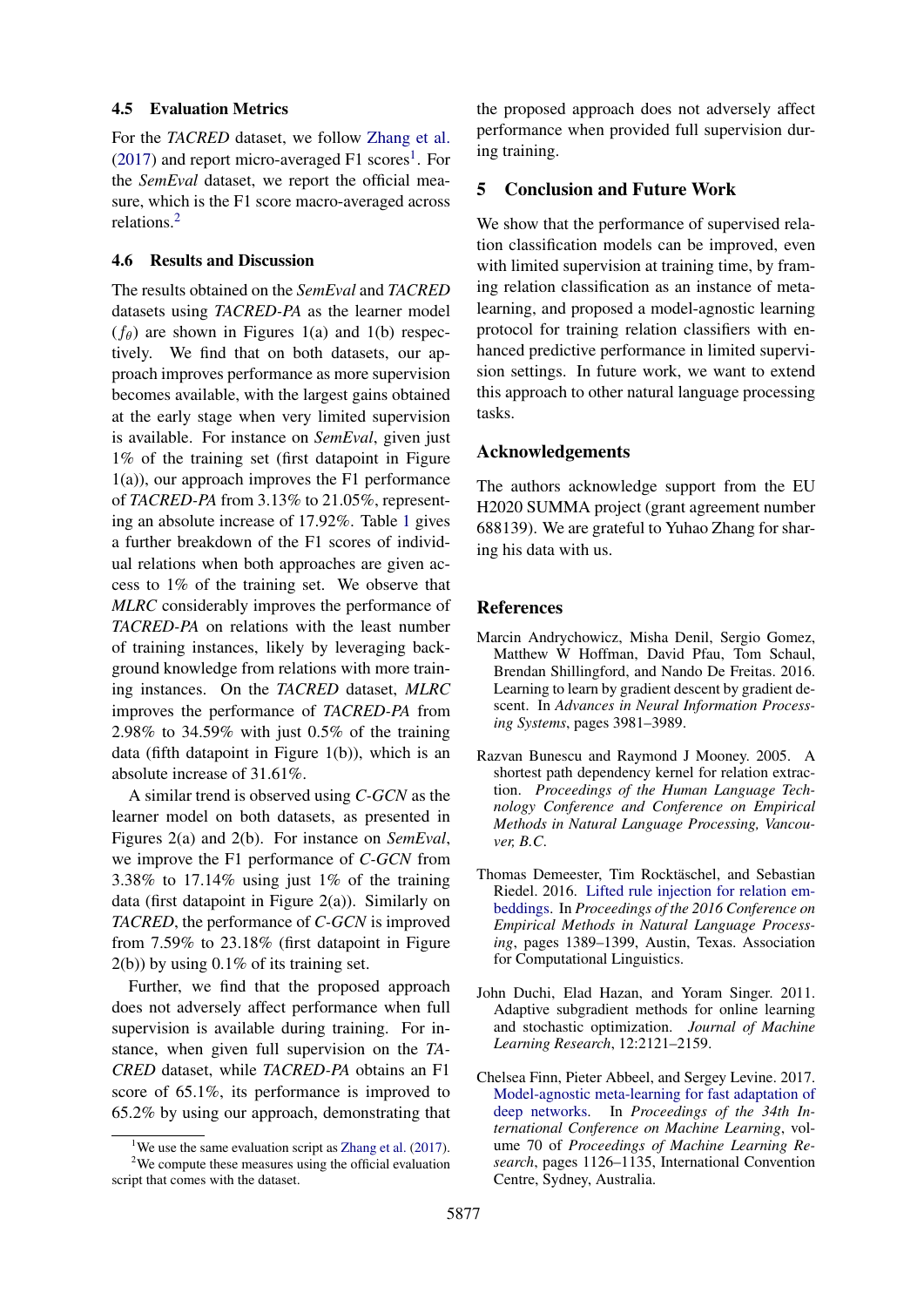- <span id="page-5-17"></span>Xu Han, Hao Zhu, Pengfei Yu, Ziyun Wang, Yuan Yao, Zhiyuan Liu, and Maosong Sun. 2018. [Fewrel: A](http://www.aclweb.org/anthology/D18-1514) [large-scale supervised few-shot relation classifica](http://www.aclweb.org/anthology/D18-1514)[tion dataset with state-of-the-art evaluation.](http://www.aclweb.org/anthology/D18-1514) In *Proceedings of the 2018 Conference on Empirical Methods in Natural Language Processing*, pages 4803– 4809, Brussels, Belgium. Association for Computational Linguistics.
- <span id="page-5-4"></span>Kazuma Hashimoto, Makoto Miwa, Yoshimasa Tsuruoka, and Takashi Chikayama. 2013. [Simple Cus](http://aclweb.org/anthology/D13-1137)[tomization of Recursive Neural Networks for Se](http://aclweb.org/anthology/D13-1137)[mantic Relation Classification.](http://aclweb.org/anthology/D13-1137) In *Proceedings of the 2013 Conference on Empirical Methods in Natural Language Processing*, pages 1372–1376. Association for Computational Linguistics.
- <span id="page-5-18"></span>Iris Hendrickx, Su Nam Kim, Zornitsa Kozareva, Preslav Nakov, Diarmuid Ó Séaghdha, Sebastian Padó, Marco Pennacchiotti, Lorenza Romano, and<br>Stan Szpakowicz. 2009. Semeval-2010 task 8: Stan Szpakowicz. 2009. Multi-way classification of semantic relations between pairs of nominals. In *Proceedings of the Workshop on Semantic Evaluations: Recent Achievements and Future Directions*, pages 94–99. Association for Computational Linguistics.
- <span id="page-5-13"></span>Omer Levy, Minjoon Seo, Eunsol Choi, and Luke Zettlemoyer. 2017. [Zero-shot relation extraction via](https://doi.org/10.18653/v1/K17-1034) [reading comprehension.](https://doi.org/10.18653/v1/K17-1034) In *Proceedings of the 21st Conference on Computational Natural Language Learning (CoNLL 2017)*, pages 333–342, Vancouver, Canada. Association for Computational Linguistics.
- <span id="page-5-0"></span>Mike Mintz, Steven Bills, Rion Snow, and Dan Jurafsky. 2009. [Distant supervision for relation extrac](https://doi.org/10.3115/1690219.1690287)[tion without labeled data.](https://doi.org/10.3115/1690219.1690287) *Proceedings of the 47th Annual Meeting of the ACL and the 4th IJCNLP of the AFNLP*, pages 1003–1011.
- <span id="page-5-5"></span>Thien Huu Nguyen and Ralph Grishman. 2015. [Re](http://www.aclweb.org/anthology/W15-1506)[lation Extraction: Perspective from Convolutional](http://www.aclweb.org/anthology/W15-1506) [Neural Networks.](http://www.aclweb.org/anthology/W15-1506) In *Proceedings of the 1st Workshop on Vector Space Modeling for Natural Language Processing*, pages 39–48, Denver, Colorado. Association for Computational Linguistics.
- <span id="page-5-11"></span>Alex Nichol, Joshua Achiam, and John Schulman.<br>2018. On first-order meta-learning algorithms. 2018. On first-order meta-learning algorithms. *CoRR, abs/1803.02999*.
- <span id="page-5-15"></span>Abiola Obamuyide and Andreas Vlachos. 2017. Contextual pattern embeddings for one-shot relation extraction. In *Proceedings of the NeurIPS 2017 Workshop on Automated Knowledge Base Construction (AKBC)*.
- <span id="page-5-14"></span>Abiola Obamuyide and Andreas Vlachos. 2018. Zeroshot relation classification as textual entailment. In *Proceedings of the EMNLP 2018 Workshop on Fact Extraction and VERification (FEVER)*, pages 72–78, Brussels, Belgium. Association for Computational Linguistics.
- <span id="page-5-19"></span>Jeffrey Pennington, Richard Socher, and Christopher D Manning. 2014. [GloVe: Global Vectors for Word](http://www.aclweb.org/anthology/D14-1162) [Representation.](http://www.aclweb.org/anthology/D14-1162) In *Empirical Methods in Natural Language Processing (EMNLP)*, pages 1532–1543.
- <span id="page-5-8"></span>Sachin Ravi and Hugo Larochelle. 2017. [Optimization](https://doi.org/10.1016/j.electacta.2007.11.046) [As a Model for Few-Shot Learning.](https://doi.org/10.1016/j.electacta.2007.11.046) In *International Conference on Learning Representations 2017*.
- <span id="page-5-16"></span>Steffen Rendle. 2010. [Factorization machines.](https://doi.org/10.1109/ICDM.2010.127) *Proceedings - IEEE International Conference on Data Mining, ICDM*, pages 995–1000.
- <span id="page-5-2"></span>Sebastian Riedel, Limin Yao, Andrew McCallum, and Benjamin M. Marlin. 2013. [Relation Extraction](http://www.aclweb.org/anthology/N13-1008) [with Matrix Factorization and Universal Schemas.](http://www.aclweb.org/anthology/N13-1008) *Proceedings of the 2013 Conference of the North American Chapter of the Association for Computational Linguistics: Human Language Technologies*, pages 74–84.
- <span id="page-5-12"></span>Tim Rocktäschel, Sameer Singh, and Sebastian Riedel. 2015. [Injecting Logical Background Knowledge](https://doi.org/10.3115/v1/N15-1118) [into Embeddings for Relation Extraction.](https://doi.org/10.3115/v1/N15-1118) *North American Association for Computational Linguistics*, pages 1119–1129.
- <span id="page-5-10"></span>Jake Snell, Kevin Swersky, and Richard Zemel. 2017. Prototypical networks for few-shot learning. In *Advances in Neural Information Processing Systems*, pages 4077–4087.
- <span id="page-5-3"></span>Richard Socher, Brody Huval, Christopher D Manning, and Andrew Y Ng. 2012. [Semantic Composition](http://aclweb.org/anthology/D12-1110)[ality through Recursive Matrix-Vector Spaces.](http://aclweb.org/anthology/D12-1110) In *Proceedings of the 2012 Joint Conference on Empirical Methods in Natural Language Processing and Computational Natural Language Learning*, pages 1201–1211. Association for Computational Linguistics.
- <span id="page-5-1"></span>Mihai Surdeanu, Julie Tibshirani, Ramesh Nallapati, and Christopher D Manning. 2012. Multi-instance multi-label learning for relation extraction. In *Proceedings of the 2012 joint conference on empirical methods in natural language processing and computational natural language learning*, pages 455–465. Association for Computational Linguistics.
- <span id="page-5-7"></span>Sebastian Thrun and Lorien Pratt. 1998. [Learning to](https://doi.org/10.1007/978-1-4615-5529-2_1) [Learn: Introduction and Overview.](https://doi.org/10.1007/978-1-4615-5529-2_1) In *Learning to Learn*, pages 3–17. Springer US, Boston, MA.
- <span id="page-5-9"></span>Oriol Vinyals, Charles Blundell, Timothy Lillicrap, Daan Wierstra, et al. 2016. Matching networks for one shot learning. In *Advances in neural information processing systems*, pages 3630–3638.
- <span id="page-5-6"></span>Ngoc Thang Vu, Heike Adel, Pankaj Gupta, and Hin-rich Schütze. 2016. [Combining Recurrent and Con](https://doi.org/10.18653/v1/N16-1065)[volutional Neural Networks for Relation Classifi](https://doi.org/10.18653/v1/N16-1065)[cation.](https://doi.org/10.18653/v1/N16-1065) In *Proceedings of the 2016 Conference of the North American Chapter of the Association for Computational Linguistics: Human Language Technologies*, pages 534–539. Association for Computational Linguistics.